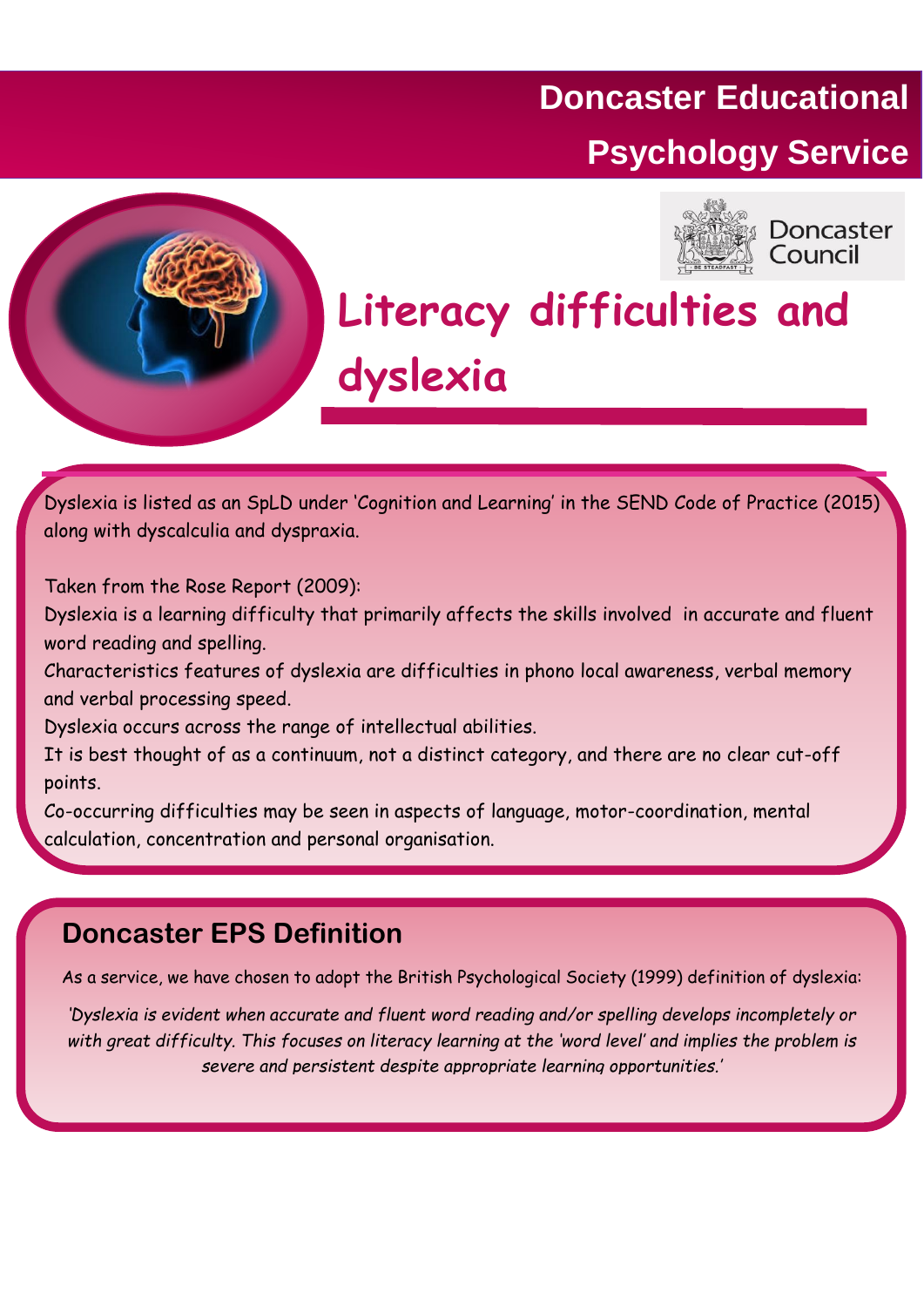#### **The Role of Doncaster EPS**

The EPS does not 'diagnose' dyslexia. We follow a process of:

- Quality First Teaching
- Assess-plan-do-review.

We support and advise schools over time in their implementation of good quality and effective literacy teaching for all.

We work with schools to help them use preventative strategies and support them with the early identification of pupils with literacy difficulties.

The key message here is **action** over **diagnosis**! You do not need a diagnosis to put intervention

### **Interventions and practical strategies to support literacy difficulties and dyslexia**

Learning should be **personalised**, matching provision to meet the child's needs. Monitor the child's **progress over time** and consider the impact that the teaching strategies have had on their learning. If progress is not being made, consider how teaching can be **adapted** to meet the needs of the pupil.

Rose (2009) states that children with dyslexic difficulties particularly benefit from teaching that adheres to the following principles:

- Highly structured
- Systematic

in place.

- Little and often (daily sessions where possible)
- Use of multi-sensory methods
- Time for reinforcement and generalisation.